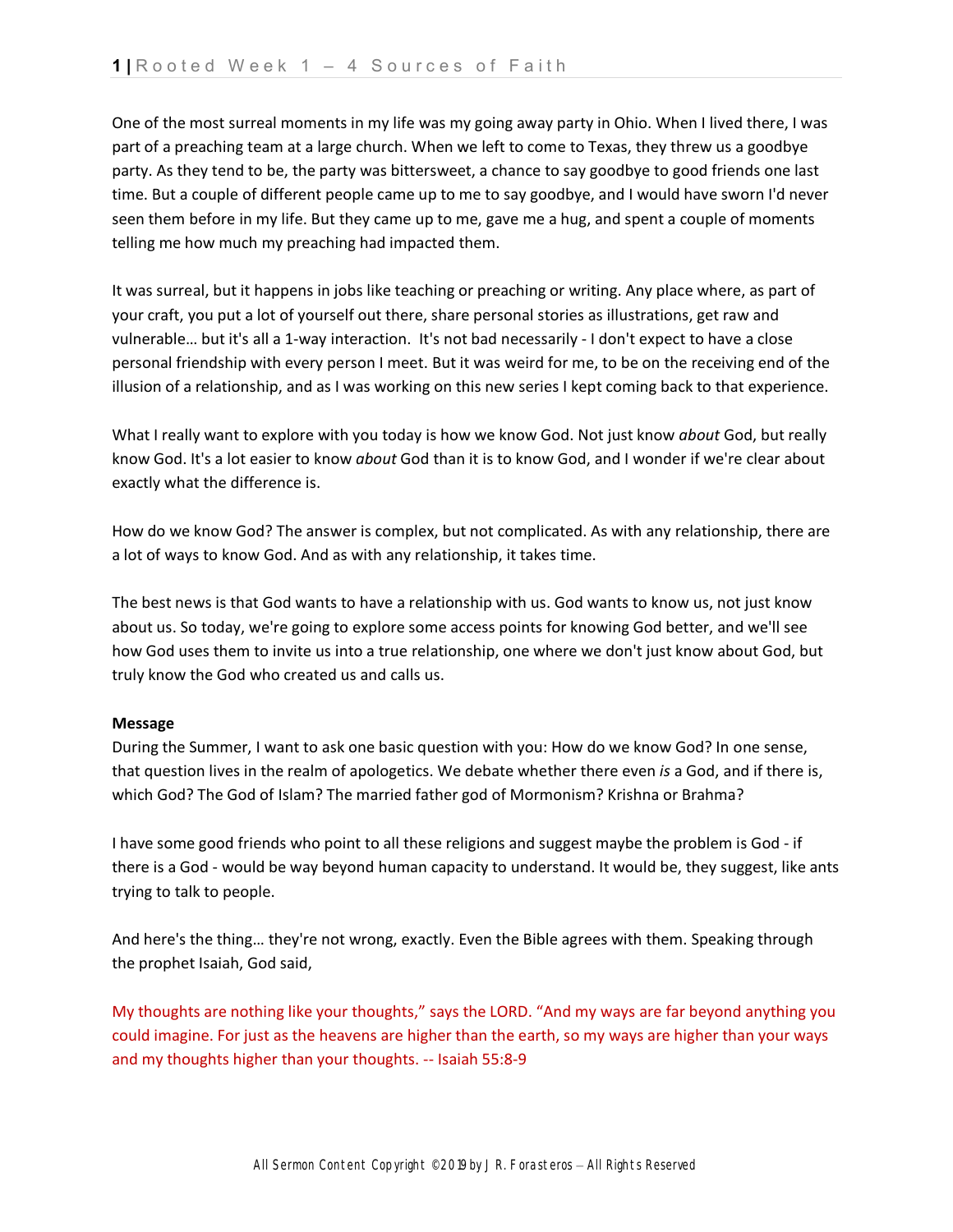How about that? The Bible says, "Yeah, sorry. You don't have any hope of understanding God on your own. God is simply on a whole different level from us."

The good news of Scripture, though, is that we're *not* left on our own. From beginning to end, Scripture affirms that God takes the initiative to know us. In other words, while it's true that, on our own, we can't know God, we're not on our own. The very God who created us knows how to know us, and makes the first move.

God spoke to Abram in a way he could understand, transformed him from a fatherless nomad to the patriarch of a world-changing faith. God spoke to Moses in a burning bush, and transformed him from a coward into a liberator. God spoke to David through the prophet Samuel and transformed him from a shepherd into a king. And then God went even further. God became one of us in the person of Jesus. The creator became the creation, so that we could understand God wholly and fully.

# John's gospel put it like this:

The Word became human and made his home among us. He was full of unfailing love and faithfulness. And we have seen his glory, the glory of the Father's one and only Son. -- John 1:14

So we begin this summer with an affirmation: if it were up to us, God would be unknowable. But it's not up to us. God always makes the first move, and in Jesus, God makes Godself knowable to us and invites us into a relationship.

Through Jesus, we can do more than just know about God. Through Jesus, we can know God.

#### So how do we do that?

In our theological tradition - Wesleyanism, we identify four sources of knowing God. Those are Scripture, Reason, Tradition and Experience. If I had asked you to guess, I think most of y'all would have listed the Bible first.

And obviously, the Bible is a major source of knowing about God. The Bible is a record of the various ways God has spoken to us. We learn God's character - that God is quick to show mercy and slow to anger. That God's defining attribute is love. We learn God's values - God calls us again and again to attend to the widows and orphans, which is a Biblical way of saying that God's society is one in which even the people on the margins have what they need to flourish. We learn how God acts - that God is the one who lays down his life for his friends.

And of course the Bible can be really complicated, too. It's 66 different books, written by more than a dozen different authors, in three languages over more than 700 years. It's got history and poetry and legal codes and parables and letters and apocalypses and more. So learning to read it well can take some time.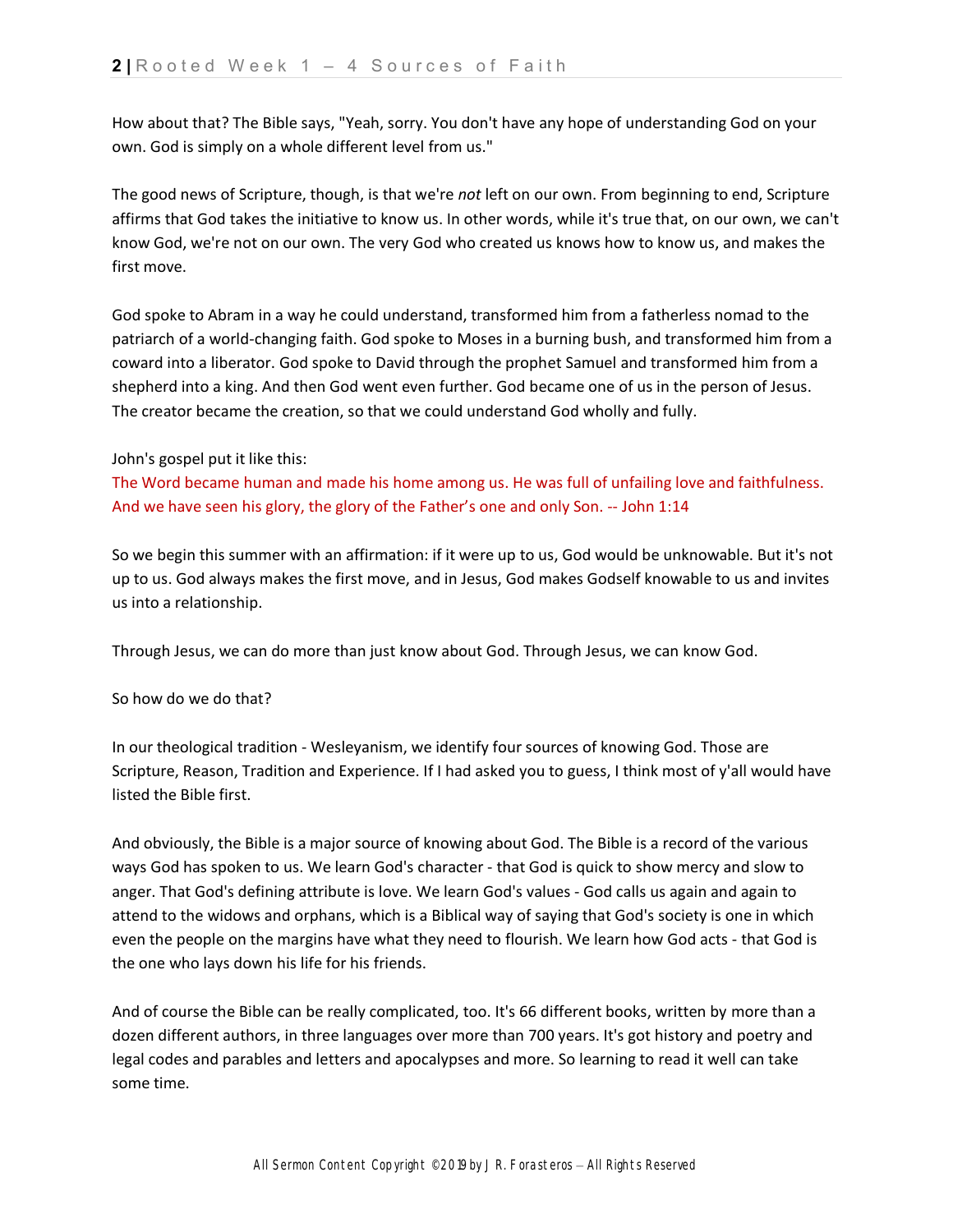Go to a book store and find the theology section - it's huge, packed with volumes on every topic you can imagine (and probably quite a few you'd never thought of), all growing from the Bible itself.

It's easy to spend a lifetime reading the Bible and always learning more.

And it's easy to fall into the trap of mistaking knowledge about God for knowing God.

When we say the Bible is our primary source for knowing God, we have to be careful to remember that relationship is the heart of the Good News. What God desires is not a bunch of brainiacs who can ace theology exams. You read the Bible and see all those heroes of faith - what do they all have in common? NOT brains, I promise. No, it's transformation. When we know God, we are transformed.

So when we talk about Scripture, we're going to explore how to read the Bible such that we know God, not just learn about God. We're going to spend some time in this series talking about the Bible. What is it? What *isn't* it? And how do we read Scripture for transformation, not just information?

This is where some faith traditions stop short. They say sole scriptura, which is a Latin phrase that means "Scripture alone". The phrase goes back to the Father of the Reformation, Martin Luther. They mean Scripture is the only source of faith.

We're part of a faith tradition that says instead *prima scriptura*, or Scripture is primary (as opposed to alone). We recognize that, while the Bible is the main source of our faith, Jesus speaks to us and invites us to know him through other channels as well.

The next source is Reason - and this one is often pitted against Scripture as the enemy. Reason is our ability to make sense of the world around us. To see things like Cause and Effect. The scientific method, which has given us everything from modern health care to cell phones to the printing press, is a tool we developed with reason.

For about the past 300 years or so, many Christians have seen a tension between faith and reason. Whether they're the debates over the age of the Earth or pastors telling people you don't need counseling you just need the Bible, a lot of Christians view reason with suspicion.

Which is too bad, because the Great Commandment, the one thing that, according to Jesus, sums up the whole way of God, includes the phrase "Love the Lord your God with *all your mind*."

That's why in our tradition, we value Reason as a way we can know God. Another way to say it is that God gave us brains, and expects us to use them. And yes, that includes the sciences. Though the concept of natural sciences hadn't been invented yet, the Apostle Paul made a big claim when he wrote to the Church in Rome: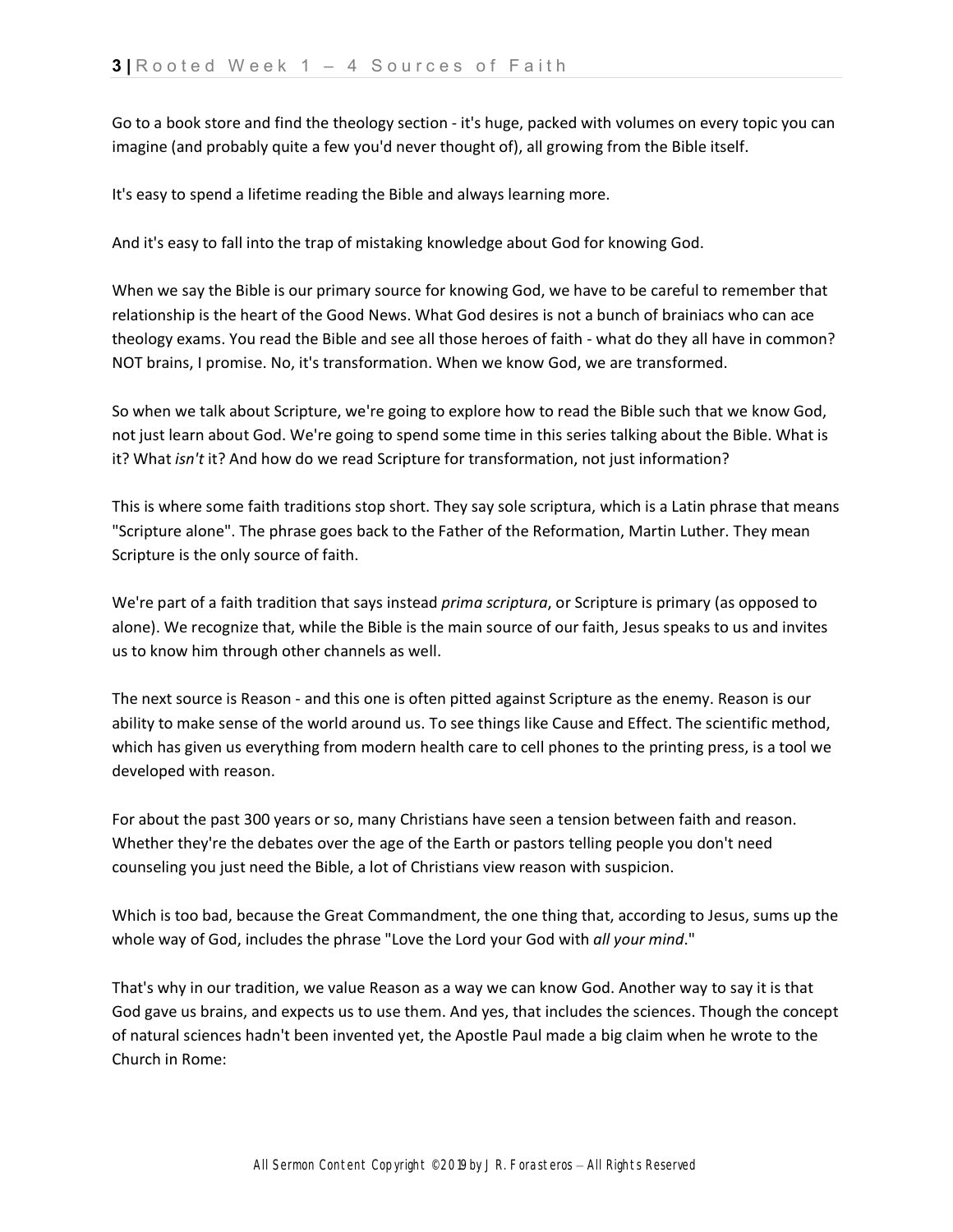Ever since the world was created, people have seen the earth and sky. Through everything God made, they can clearly see his invisible qualities—his eternal power and divine nature. -- Romans 1:20

Paul claimed we can know God by getting to know the world God created. If you know anything about science, you know that's exactly what science is - a tool to understand the natural world better.

We're going to explore Reason this summer. We'll talk more in depth about Faith and Science, the limits of Reason and most importantly, how we can use our minds to know God better.

The next source of knowing God is Tradition. I know for some people, Tradition is a dirty word. A lot of times that's because you asked questions and were told, "That's just the way we do things." And certainly, that's a problem. I'm a punk rocker at heart, and I bristle when someone tells me 'that's just the way things are.'

But when we talk about Tradition as a path to knowing God, that's pretty far from what we mean. Most simply, Tradition means we're not on this journey of faith alone. We have thousands of years of brothers and sisters across the world and throughout time who are on this journey with us.

The Book of Hebrews refers to these as a 'cloud of witnesses':

Since we are surrounded by such a huge crowd of witnesses to the life of faith, let us strip off every weight that slows us down, especially the sin that so easily trips us up. And let us run with endurance the race God has set before us. -- Hebrews 12:1

According to Hebrews, these others are essential helpers on our faith journey. So we learn to know God by walking with others who know God. That means we have the whole history of the Church to draw from - Jesus lovers from every language, race and culture imaginable.

And it means we can appreciate and value our own denomination, the Church of the Nazarene, for the unique contributions they offer to the overall picture of faith.

And of course it means we lean on our friends who are part of our spiritual family here at Catalyst.

So we'll spend time this summer looking at how each of those pieces of our tradition - the historic, global Church, our denomination and our local church - all help us know God.

The last source we have is Experience. This is where we claim our faith journey as our own, where the rubber meets the road, so to speak. We're going to explore the spiritual practices that help us know God. We'll also see how serving others is a way of imitating God, one that connects us more deeply with God. And we'll see the limits of experience in knowing God, and why that makes our faith community all the more valuable.